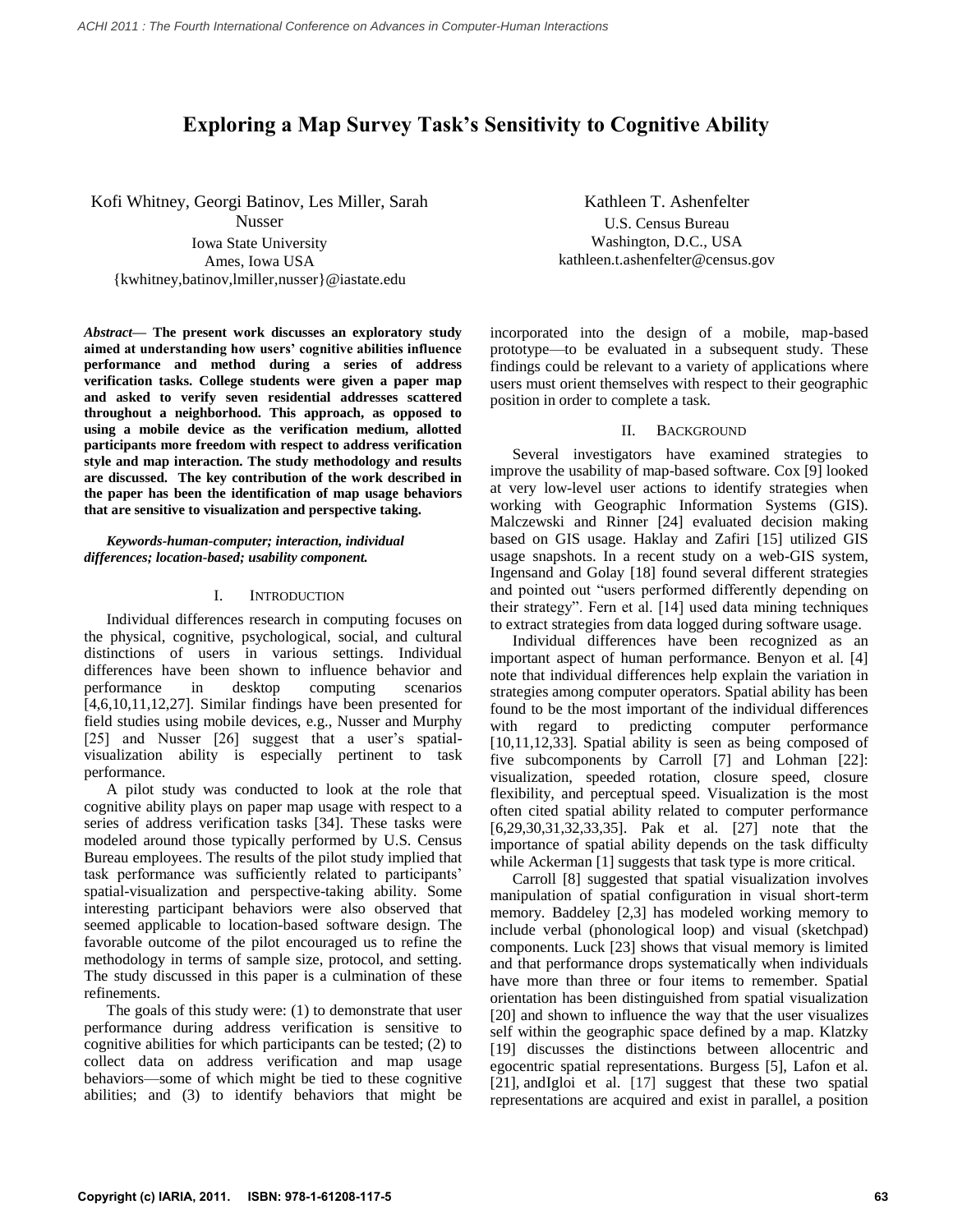recently corroborated by electroencephalographic evidence in Plank et al. [28].

### III. METHODOLOGY

### *A. Screening*

Three cognitive tests were administered during the screening phase: spatial visualization (VZ-2) [13], visual memory (MV-2) [13], and perspective-taking (PT) [20]. Twenty-seven college students were selected to participate from a tested pool of over 100. The intent was to create a sample consisting of students with high combined scores and students with low combined scores. We expected this partitioning to allow us to observe greater differentiation among participants.

### *B. Materials*

Topologically Integrated Geographic Encoding and Referencing System (TIGER\Line) Shapefiles were combined using ESRI's ArcGIS Desktop© to create the map. This map contained two layers of information: (1) a street layer that provided all of the streets and their respective labels and (2) an address layer that depicted each residential address as a small dot accompanied by an address number. The decision to provide such sparse map to the participants was motivated by two issues. First, our goal was to use maps similar to those used by Census Bureau staff. Second, the bare and abstract presentation of the map encouraged participants to enrich the map with detail that supported their actions. Address numbering and placement errors were deliberately added to the map to make the verification tasks more challenging.

Each participant was given a clipboard with the paper map attached to the front side in landscape orientation and a randomized list of the seven target addresses attached to the back. A multi-colored pen was provided so that participants could edit the map and list with the appropriate level of detail. Participants were outfitted with an audio device that was used throughout the exercise to record think-aloud comments and to capture responses to an exit questionnaire. The questionnaire probed participants on the effects of setting, map design, planning, task difficulty, and previous knowledge/experience. Observers used coding sheets throughout the exercise to capture supplementary data. The map, list, audio recording, and coding sheets were collected for later analysis. Additionally, these materials were used to reconstruct participant routes. These routes were input into Google® Earth so that the individual travel distances could be estimated.

### *C. Residential Area: Grid vs. Non-Grid*

The field exercise took place in the cross section of the residential area depicted in *Figure 1*. The western half is designated the *grid section*. It is made up of streets that are homogeneous and closely aligned with the cardinal directions. The three-way intersections of this area are exclusively comprised of T-junctions; the 4-way intersections are similarly perpendicular. These features give



Figure 1. Field exercise map given to participants (right-side up).

this area an orthogonal, uniform structure. The resulting blocks are approximately rectangular in appearance.

The eastern half of the area contains non-uniform streets that seldom run parallel with the cardinal directions. The three-way intersections formed by these streets are Yjunctions, rather than T-junctions. The four-way intersections occur at varying angles. The large triangular medians are another notable feature—they are formed when three Yjunctions interconnect. This area is not orthogonal in nature and is designated the *non-grid section*.

It is thought that these contrasting halves would add variation to the verification scenarios encountered by participants.

### *D. Field Exercise*

The participants selected for the field exercise were taken, one at a time, to the residential neighborhood. Each session contained one participant and one observer. The exercise began at a uniform starting location, where the observer explained the task flow, the think-aloud protocol, and the possible outcomes of verification. Each participant was instructed to verbalize his or her cognitive processes and thoughts related to the exercise. The participant was then asked to complete three training scenarios on a simplified map containing only two streets. At the end of the training session, the participant was given an answer key and received feedback from the observer on verbalization. The participant and observer then returned to the starting location, where the participant received the exercise map and the list containing seven addresses to be verified.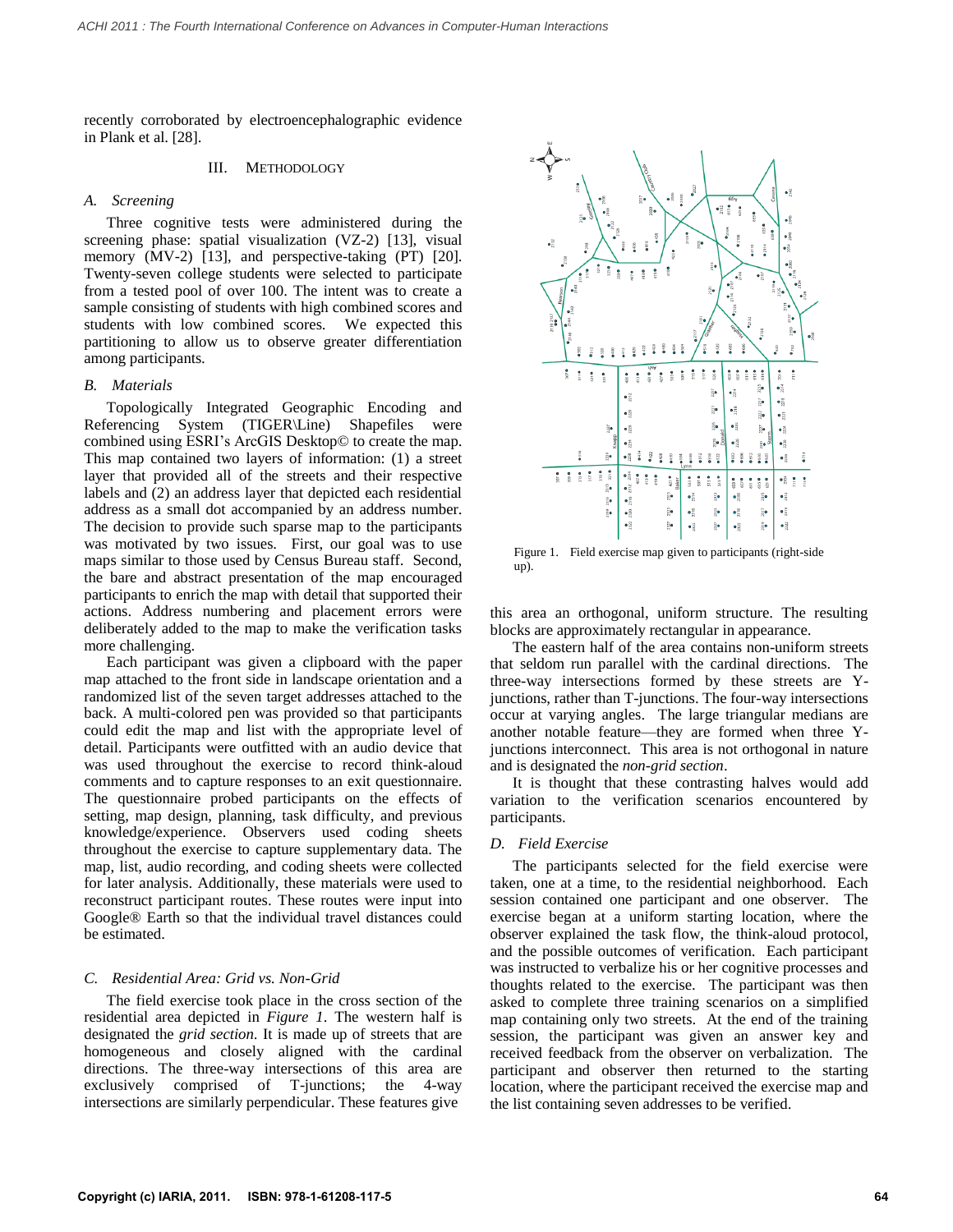The participant was told that each of the seven target addresses required one of these basic address-verification actions: (1) *add-to-map*, (2) *move-on-map*, (3) *delete-frommap*, and (4) *confirm-on-map*. The grid and non-grid sections of the map each contained three addresses that required address-verification actions *1*, *2*, and *3* (no replace); the major street that divided these sections contained a single address requiring address-verification action *4*. Participants were told to edit the map at their discretion; the only requirement was that they clearly convey the addressverification actions chosen. After answering any final questions, the observer would no longer communicate with the participant, other than to encourage a person who had fallen silent or to request more detail with regard to a participant's response.

### *E. Method of Analysis and Variables Used*

The performance variables, *total time*, *distance traveled*, and the number of *errors made*, were tested against the cognitive test scores using pair-wise correlations. Participants' behaviors were categorized via the analysis of qualitative data found in the observer coding sheets, the coded think-aloud transcripts, participant annotations on the provided maps and target address lists, and participants' responses to the field exercise questionnaire. Behavioral variables (excluding questionnaire data) that could be quantified across participants were tested against the cognitive test scores and the performance variables. Pairwise correlations and a two-tailed Welch's *t* test were used when appropriate. The available records did not allow for coding of some measures, so the number of observations per variable can be fewer than 26. The significant coded variables are described below.

*1)* Variables Found in Transcriptions.

- *Address error pre-detection*  The number of times a participant recognized address errors at the start of the exercise; they had not yet seen the actual address.
- *Nearest address selection* The number of times a participant chose their next target address based on its proximity to the one previously verified.
- *Cardinal heading usage* The number of times a participant described their heading in terms of cardinal direction (north-south-east-west). This was interpreted as a proxy for an allocentric frame of reference.
- *2)* Variables Found in Maps/Lists.
- *Target streets highlighted on map* True if the participant highlighted the street labels associated with the target addresses.
- *Map verification annotations*  True if the participant annotated target addresses on the map in excess of what was required to indicate a solution.
- *List verification annotations* True if the participant annotated target addresses on the list in excess of what was required to indicate a solution.
- *Route sequence on list* True if the participant enumerated each target address to indicate the route sequence.

### IV. RESULTS

#### *A. Correlation Among Cognitive Test Scores*

*Table I* contains the pair-wise correlation coefficients of the 26 participants' three cognitive test scores, along with the p-value of a test determining whether the true correlation is zero. The results offer moderately strong evidence of a correlation between spatial visualization and the two other cognitive tests. There is suggestive evidence that visual memory and perspective-taking scores may also correlate.

| <b>COGNITIVE TEST SCORE CORRELATION.</b><br>TABLE L |
|-----------------------------------------------------|
|-----------------------------------------------------|

| <b>Cognitive Test</b> | <b>Cognitive Test</b> | n  |      |      |
|-----------------------|-----------------------|----|------|------|
| Spatial Visualization | Visual Memory         | 26 | 0.54 | 0.00 |
| Spatial Visualization | Perspective-taking    | 26 | 0.44 | 0.02 |
| Perspective-taking    | Visual Memory         | 26 | 0.36 | 0.07 |

### *B. Correlation of Cognitive Test Scores with Performance Variables*

Participants took from 30 to 66 minutes to complete the field exercise and traveled between 1.77 and 3.02 km (1.10 and 1.88 mi). Total time was negatively correlated with scores on spatial visualization ( $r = -0.44$ ,  $p = 0.02$ ) and perspective-taking  $(r = -0.51, p = 0.01)$ . This indicates that participants with higher spatial visualization or perspectivetaking ability tended to finish the exercise faster. Distance traveled was negatively correlated with spatial visualization test scores ( $n = 21$ ,  $r = -0.65$ ,  $p = 0.00$ ). Visual memory test scores showed no significant correlation to the performance variables.

Clearly, there are other participant characteristics that could influence time, e.g., walking speed. We didn't investigate the connection between physical characteristics and cognition scores. However, the fact that the total distance traveled by the participants was negatively correlated with spatial visualization leads us to believe that the relationship between time and cognitive abilities is more likely influenced by the fact that lower ability participants walked farther than by any physical characteristics.

### *C. Cognitive Test Scores & Coded Variables*

Spatial visualization test scores are positively correlated with *address error pre-detection*  $(n = 21, r = 0.44, p = 0.05)$ and *nearest address selection* ( $n = 21$ ,  $r = 0.45$ ,  $p = 0.04$ ). This indicates that participants with high spatial visualization ability (1) identified more map errors at the onset of the exercise and (2) consistently chose their next target address based on its proximity to the one previously verified. Perspective-taking test scores are positively correlated with *address error pre-detection (n = 25, r = 0.49, p = 0.01)* and *cardinal heading usage*  $(n = 23, r = 0.51, p = 0.01)$ . This suggests that participants with higher perspective-taking ability (1) identified more map errors at the onset of the exercise and (2) were more likely to describe their heading from a cardinal, allocentric frame of reference (north-south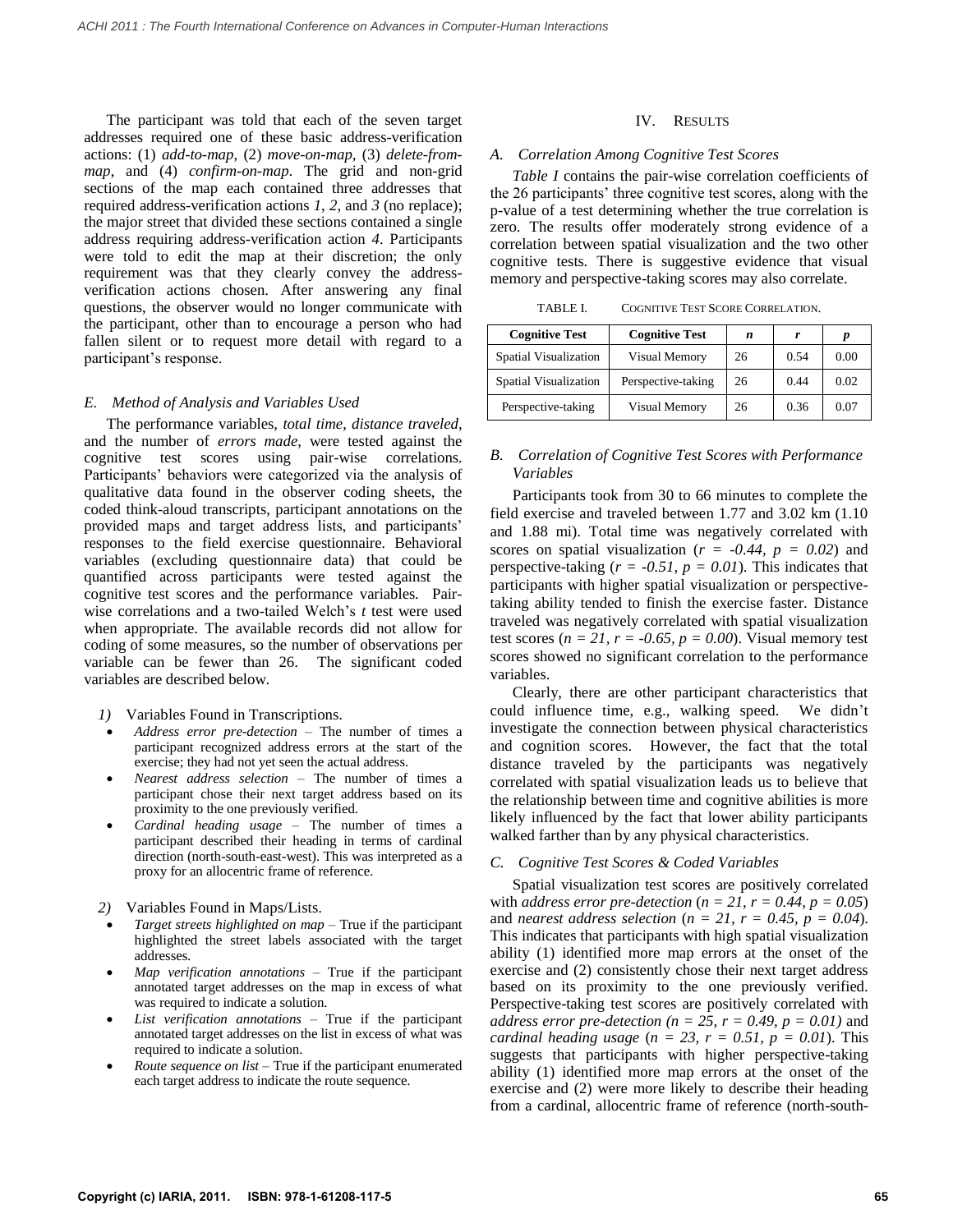east-west) rather than an egocentric one (forward-backwardright-left).

A two-tailed Welch's *t* test was used to test for associations between the cognitive test scores and the variables found in the collected maps and lists (Table II). Spatial visualization test scores were negatively associated with *map verification annotations*, suggesting that participants with lower spatial visualization ability added more supporting detail to the map. Participants with lower perspective-taking ability exhibited similar behavior with regard to the target address list—as shown by the negative association between perspective-taking test scores and *list verification annotations*. Additionally, perspective-taking test scores showed negative association with *target streets highlighted on map*, indicating that participants with lower perspective-taking ability tended to identify the streets that the target addresses were on; they then highlighted the street labels on the map. Visual memory test scores showed a positive association with *route sequence on list*, implying that participants with higher visual memory tended to enumerate a sequential route order on their target list of addresses.

TABLE II. ASSOCIATION OF COGNITIVE TEST SCORES WITH MAP AND LISTS VARIABLES (WELCH'S *T* TEST)

| <b>Behavior</b>                      | Cognitive<br><b>Test</b> | $Y_1$ $Y_0$ <sup>*</sup> | $SE(Y_1-Y_0)^*$ | p    |
|--------------------------------------|--------------------------|--------------------------|-----------------|------|
| Target streets<br>highlighted on map | Spatial<br>Visualization | $-4.25$                  | 1.54            | 0.01 |
| Map verification<br>annotations      | Perspective-<br>taking   | $-4.45$                  | 1.52            | 0.02 |
| List verification<br>annotations     | Perspective-<br>taking   | $-4.31$                  | 1.90            | 0.05 |
| Route sequence on<br>list            | Visual<br>Memory         | 3.29                     | 1.11            | 0.01 |

 $*$  **Y**<sub>1</sub> is the mean of cognitive test scores for all who exhibited the behavior and **Y**<sub>0</sub> is the mean of cognitive test scores for all who did not exhibit the behavior.

### *D. Additional Behaviors Observed*

Behaviors that were sporadic and difficult to capture could not be adequately linked to cognitive test scores, however, they may be worthy of consideration in the followup study.

- Participants preferred either a north-up or track-up map orientation and some north-up users seemed to temporarily switch orientations in confusing areas of the neighborhood.
- Participants covered addresses and map elements that were unrelated to their current target address.
- Participants used color on the maps and lists to indicate and differentiate their various actions and decisions.
- Participants inferred detailed relationships between cardinal directions and street numbering patterns, e.g., "even-numbered addresses are on the north on east-west streets and on the west on north-south streets".

### V. DISCUSSION

## *A. Relation of Participant Performance to Cognitive Test Scores*

Our findings support the hypothesis that cognitive test scores are related to participant performance on a map

survey task. Spatial visualization scores were a strong prior indicator of performance, being significant against distance traveled, total time and *nearest address selection*. Perspective-taking ability was also correlated with total time, *nearest address selection*, and *address error pre-detection*. Conversely, we did not find visual memory to be linked to performance metrics. Errors were not statistically relevant.

Predictably, distance traveled and total time are significantly correlated; however, *nearest address selection* was not correlated with distance traveled. This could result from two or more participants traveling different distances despite their similar *nearest address selection* scores. Another explanation may be that, in some cases, a tendency to choose the next target address based on distance is inadequate when a given route will cover multiple addresses—a holistic approach should be taken in this case.

*Address error pre-detection* was positively correlated with perspective-taking scores. One explanation is that in order to excel on the perspective-taking test, one must assess the relative placement of a target to its surroundings. This same ability might be applied to target addresses with respect to the map, allowing these participants to hone in on discrepancies. Furthermore, this finding, when taken together with the fact that perspective-taking scores are correlated with *cardinal heading usage*, suggests that people with higher perspective-taking ability are capable map users.

These results provide evidence that the address verification task was sensitive to cognitive abilities. The literature further indicates that spatial visualization scores predict computer performance [6,29,30,31,32,33,35]. Tailoring interfaces for cognitive differences appears to be a desirable direction in map survey software design.

### *B. Behaviors Linked to Test Scores and Software Design*

Behaviors associated with the cognitive test scores provided some evidence that address verification software can benefit from features sensitive to the respective abilities of a user.

Participants who detected target address errors on the map (missing addresses, for example) without physically examining the target location typically did so at the beginning of the field exercise. This practice might be emphasized in software through an initial planning step. Participants with higher perspective-taking ability tended to prefer describing their movement in cardinal (north-southeast-west) terms. This finding seems to suggest that a software presentation that facilitates or even emphasizes the cardinal directions would be appropriate for users with high perspective-taking ability. A compass rose, for example, helps to fill this void.

Modifications that were made to the provided map and list should also be considered. Participants that added additional address verification annotations to the map had a lower overall spatial visualization ability; thus, textual cues may have served to alleviate deficiency in this ability. A software feature that allows custom tagging of map elements may benefit these users. Analogously, participants who added extra address verification annotations on the target list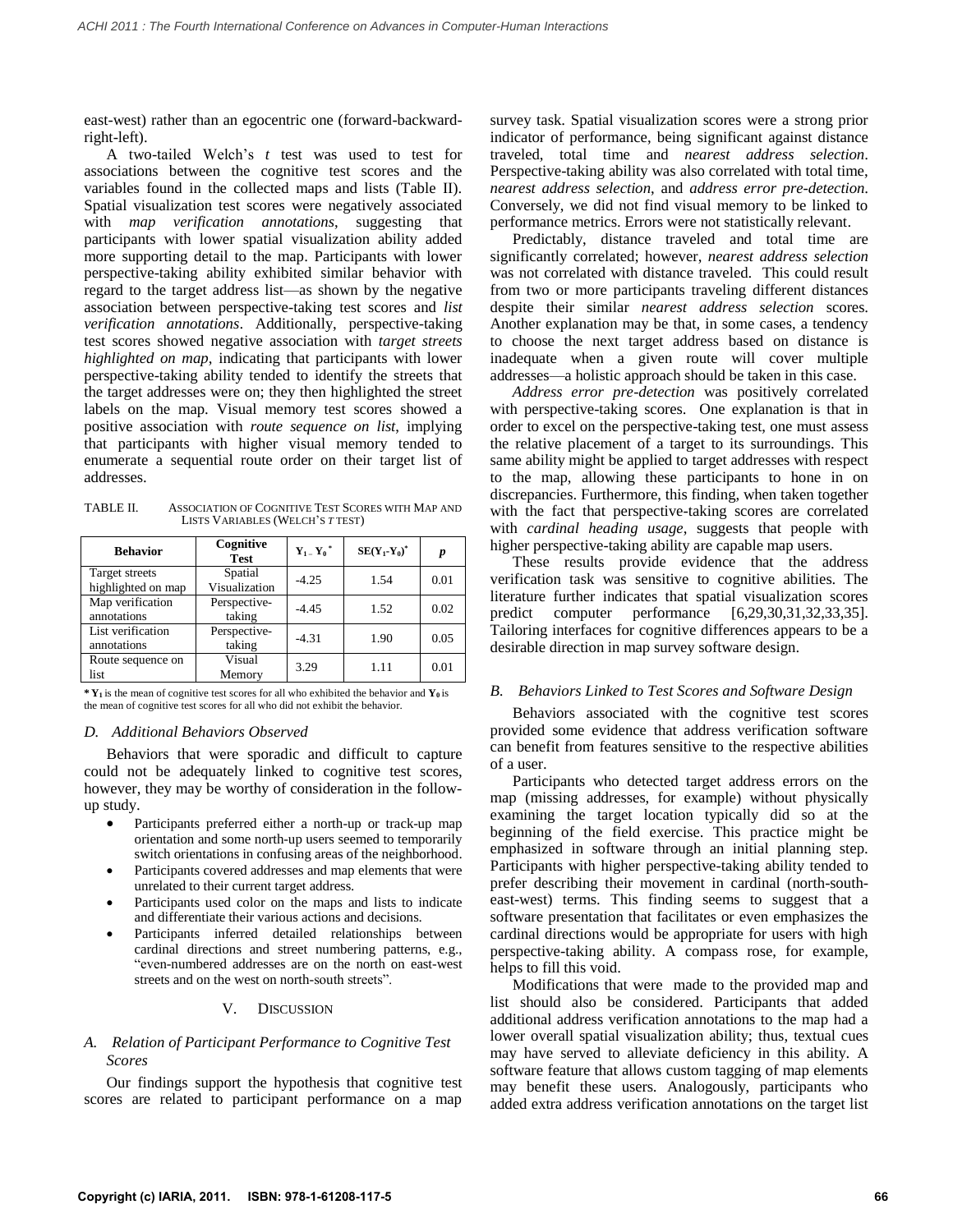had a lower overall level of perspective-taking ability. This group may be assisted through embedded note-taking features or some sort of checklist. Participants who highlighted target streets had a lower overall level of perspective-taking ability than participants who did not. This group may also appreciate the ability to tag map elements via a highlighting tool. Finally, some participants added the order in which they verified addresses to their target list. They had a higher overall level of visual memory than the rest of the sample. Their bookkeeping can be automated in software, or alternatively, they may benefit from a planning tool that links map areas to a sequence of target addresses.

### *C. Observed Behaviors and Software Design*

The behavioral variables found on the maps and lists and cardinal direction were not statistically related to performance metrics but suggested enhancements to the software design space. Some participants would use a pen or their hands to obscure addresses that they had verified. This preference might be accommodated by presenting dissimilar levels of detail for different areas of the map; one example would be a "fish-eye" map viewport. Pan and zoom functions could be extended to allow for more freedom, also addressing user dispositions with regard to map detail. Additionally, pan and zoom "bookmarks" could enable the retention of serendipitous map views. Color-coding can be employed not only to differentiate among survey actions (as used by participants), but also to highlight the odd or evennumbered sides of streets and to convey relationships between these streets and the cardinal directions.

### VI. CONCLUSTION

Our study presents evidence that an address verification task, driven by a paper map, is sensitive to the cognitive abilities of the verifier—especially their spatial visualization and perspective-taking abilities. Performance and some behaviors were significantly associated with psychometric test scores, thereby improving the plausibility of a software design that incorporates enhancements sensitive to users' cognitive abilities. The behaviors that were observed also suggest a number of software design considerations. While our tests were specific to address verification, we believe that several of the lessons learned in this study will be applicable to other areas of map-based surveys. In particular we have seen that spatial ability played a role in initial planning (preplanning), how the participants used the map during way finding and how they used the map in the area around the target address. Most map-based applications will involve one or more of these activities.

Our future work in this area will include the development of a software interface that incorporates the enhancements previously discussed. This software will be the focus of a study that will evaluate the efficacy of these enhancements with respect to the cognitive abilities of the participants. We will also use the data collected during this study to develop decision models as a means of providing a clearer picture of how spatial abilities impact the participant's work.

#### ACKNOWLEDGMENT

The authors would like to thank the reviewers for their comments that led to an improved manuscript. The work was supported in part by a grant from the National Science Foundation (0822002).

#### **REFERENCES**

- [1] P. Ackerman, "Ability Determinants of Individual Differences in Skilled Performance," In R. J. Sternberg and J.E. Pretz (eds). Cognition and Intelligence: Identifying the Mechanisms of the Mind. Cambridge University Press. Cambridge, UK. 2005, pp. 142-159.
- [2] A. D. Baddeley, "Short-term and working memory," In E. Tulving & F. I. M. Craik (Eds.), The Oxford handbook of memory, Oxford, England: Oxford University Press, 2000, pp. 77–92.
- [3] A. D. Baddeley Working Memory, Thought, and Action. Oxford University Press. Oxford, England, 2007.
- [4] D. Benyon, A. Crerar, and S. Wilkinson, "Individual differences and inclusive design," In: Stephanidis C. (ed.) User Interfaces for All: Concepts, Methods and Tools, LEA, Mahwah, 2001, pp. 21-46.
- [5] N. Burgess, "Spatial memory: how egocentric and allocentric combine," Trends in Neurosciences, Vol. 10, No. 12, 2006, pp. 551-7.
- [6] F. R. Campagnoni and K. Ehrlich, "Information retrieval using a hypertext-based help system," Transactions on Information Systems, vol. 7, 1989, pp. 271–291.
- [7] J. B. Carroll, Human cognitive abilities: A survey of factor-analytic studies, New York: Cambridge University Press. 1993.
- [8] J. B. Carroll, "Psychometric tests as cognitive tasks: a new structure of intellect," Princeton, N.J.: Educational Testing Service, Research Bulletin, 1974, 74-16.
- [9] Cox, A. "Multimodal GIS Interfaces in Crisis Management –Usability Study," http://www.geovista.psu.edu/publications/2005/ DAVE, 2005, Accessed June 17, 2010.
- [10] N. Dahlbäck, K. Höök, and M. Sjölinder, "Spatial Cognition in the Mind and in the World: The case of hypermedia navigation," The Eighteenth Annual Meeting of the Cognitive Science Society, CogSci'96, University of California, San Diego, July 1996.
- [11] D. Egan, "Individual differences in human-computer interaction," In: M. Helander (ed.), Handbook of Human-Computer Interaction, Amsterdam: Elsevier Science Publishers, 1988, pp. 543-568.
- [12] D. E. Egan and L. M. Gomez, "Assaying, isolating and accommodating individual differences in learning a complex skill," In R. Dillon (Ed.), Individual differences in cognition, New York: Academic Press, 1985, pp. 173-217.
- [13] R. B. Ekstrom, J. W. French, H. H. Harman, and D. Dermen, "Manual for kit of factor-referenced cognitive tests," Princeton, NJ: Educational Testing Service, 1976.
- [14] X. C. Fern, C. Komireddy, V. Grigoreanu, & M. Burnett, "Mining problem-solving strategies from HCI data," ACM Transactions on Computer-Human Interaction, Vol. 17, No. 1, 2010, DOI10.1145/1721831.1721834.
- [15] M. Haklay and A. Zafiri, "Usability engineering for GIS: learning from a snapshot," http://eprints.ucl.ac.uk/16799/1/16799.pdf, 2007, Accessed June 17, 2010.
- [16] C. Gibson and S. M. Nusser, 2006 Census Test Evaluation 3: Assessing the Role of Spatial Abilities in Address Canvassing Activities, Census Bureau Report, September 1, 2006.
- [17] K. Igloi, M. Zaoui, A. Berthoz, and Laure Rondi-Reig, "Sequential egocentric strategy is acquired as early as allocentric strategy: parallel acquisition of these two navigation strategies," Hippocampus 19, 2009, pp. 1199–1211.